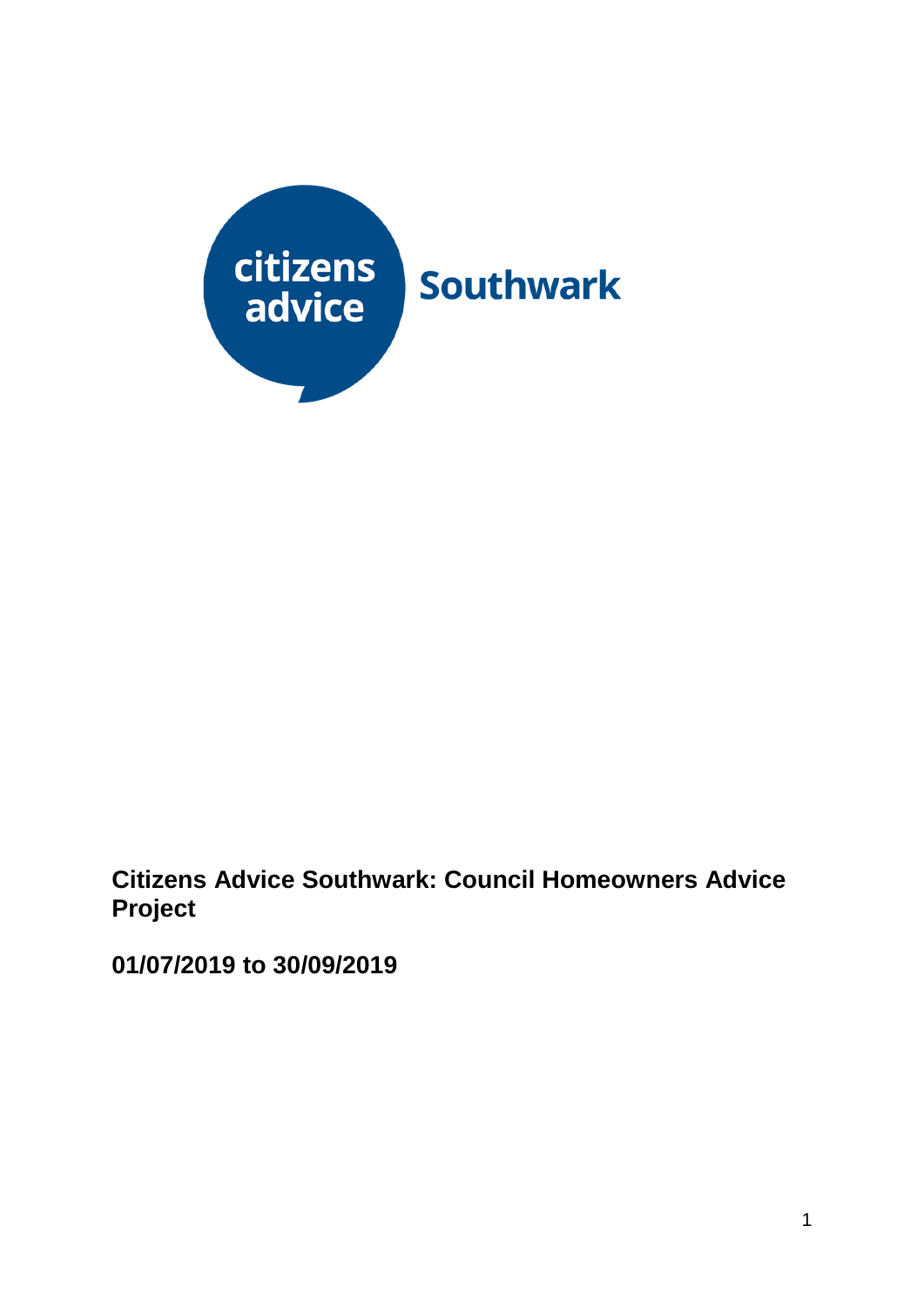# **Southwark Citizens Advice Council Homeowners Advice Project**

## **01/07/2019 to 30/09/2019**

## **Background**

The project provides information and advice to Southwark Council leaseholders and freeholders. The project workers support clients in areas such as negotiations to pay service charge debts to the local authority, advocating with the Department for Work and Pensions to pay charges and income maximisation advice including welfare benefits. A holistic approach is taken to supporting leaseholders to stay in their homes and the help and advice provided also includes debt management plans (including all their debts) employment, relationship, discrimination and disrepair issues as needed. Referrals within the CAB are also made for specialist, family law, debt and welfare benefits advice and energy saving support.

Clients can access the project directly by a dedicated phone number and email address as well as referrals from diverse sources including the Home Ownership Unit and local councilors. Homeowners can contact the service using one of the following ways:

Tel: 020 7237 9532

Email: Lholders@citizensadvicesouthwark.org.uk

Online: **[http://www.citizensadvicesouthwark.org.uk/projects-and](http://www.citizensadvicesouthwark.org.uk/projects-and-services/homeowners-advice/)[services/homeowners-advice/](http://www.citizensadvicesouthwark.org.uk/projects-and-services/homeowners-advice/)**

Write to: Leasehold Citizens Advice Southwark 8 Market Place Southwark Park Road London SE16 3UQ

### **1. Key statistics**

- 173 clients were assisted on the project this quarter
- 127 of these clients were new to the project
- 19 were repeat clients
- 35 cases were on-going from previous quarter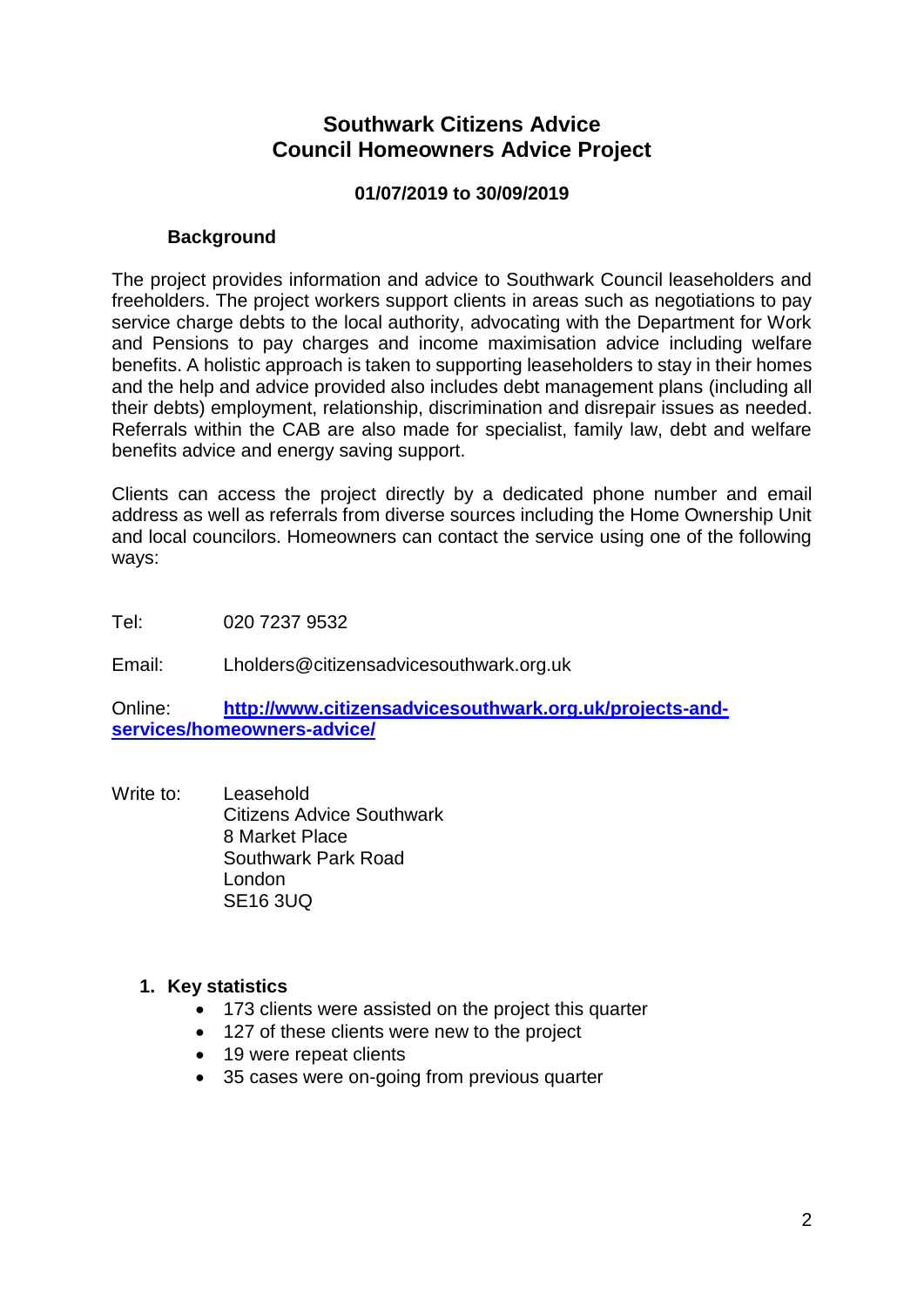# **2. Access to Project new clients**

| <b>First</b><br><b>Contact</b><br>Method/<br><b>Referral</b><br><b>Source</b> | <b>This</b><br>period | $Apr -$<br>Jun | $Jan -$<br><b>Mar</b><br>19 | $Oct -$<br>Dec'18 | $Jul -$<br><b>Sep</b><br>$^{\circ}18$ | $Apr -$<br>Jun<br>18 | $Jan -$<br><b>Mar</b><br>18 | $Oct -$<br><b>Dec</b><br>17 | $Jul -$<br><b>Sep</b><br>17 | $Apr -$<br>Jun<br>$^{\circ}17$ |
|-------------------------------------------------------------------------------|-----------------------|----------------|-----------------------------|-------------------|---------------------------------------|----------------------|-----------------------------|-----------------------------|-----------------------------|--------------------------------|
| Project<br>message<br>line                                                    | 22                    | 18             | 12                          | 10                | 15                                    | 21                   | 13                          | 21                          | 15                          | 17                             |
| Project e-<br>mail                                                            | 17                    | 10             | 15                          | 5                 | 8                                     | 9                    | 15                          | 15                          | 14                          | 12                             |
| Southwark<br>CAB                                                              | 30                    | 38             | 19                          | 25                | 34                                    | 24                   | 10                          | 36                          | 33                          | 30                             |
| <b>LBS</b>                                                                    | 0                     | $\overline{0}$ | $\mathbf 0$                 | 3                 | 3                                     | $\overline{0}$       | 0                           | $\mathbf 0$                 | $\overline{2}$              | $\overline{0}$                 |
| <b>Councillors</b>                                                            | $\overline{0}$        | 17             | 1                           | $\mathbf 0$       | $\overline{0}$                        | 11                   | $\overline{2}$              | $\mathbf 0$                 | $\mathbf 0$                 | $\mathbf 0$                    |
| <b>MPs</b>                                                                    | $\overline{0}$        | 0              | $\overline{4}$              | 1                 | 1                                     | 8                    | $\overline{0}$              | $\mathbf 0$                 | $\overline{0}$              | $\overline{0}$                 |
| Homeown<br>ers<br>Council                                                     | $\mathbf 0$           | $\overline{0}$ | 61                          | 50                | $\overline{0}$                        | 3                    | 70                          | $\overline{0}$              | 5                           | 25                             |
| Outreach<br>Events                                                            | 58                    | 12             | $\overline{2}$              | 5                 | 12                                    |                      |                             |                             |                             |                                |
| Other                                                                         |                       |                |                             | 6                 | 16                                    | 6                    | 10                          | 16                          | 29                          | 12                             |
| <b>Total</b>                                                                  | 127                   | 95             | 114                         | 105               | 89                                    | 82                   | 120                         | 88                          | 98                          | 96                             |

## **Progress against previous quarter**

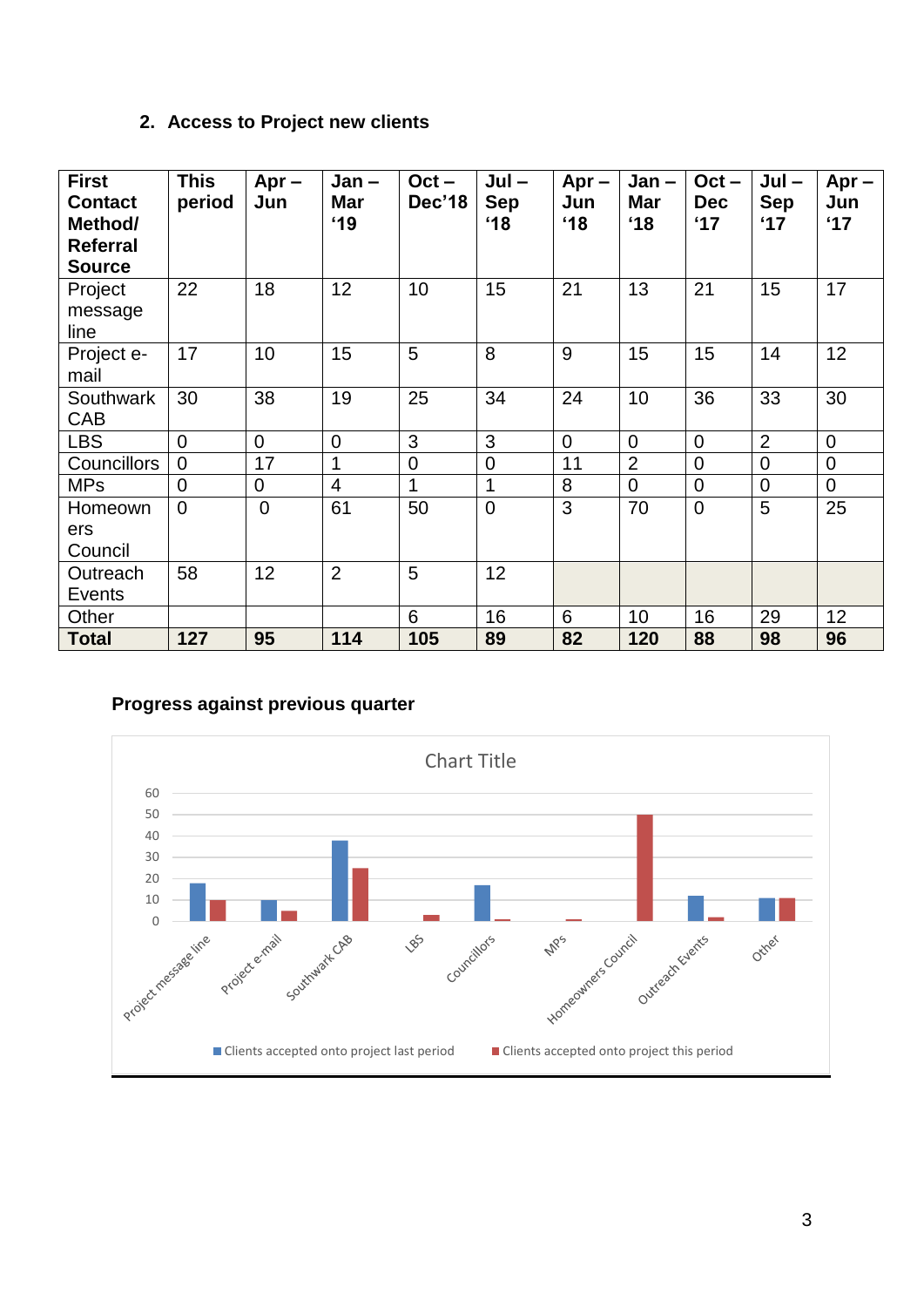## **3. Client Profile Information**

Of the clients accepted onto the project in this period:

- 42 are in receipt of welfare benefits
- 57 male, 70 female

# **Ethnicity of new clients accepted onto project this period**

|                         | <b>Where Clients are from</b>   |                                                              |                       |                              |                              |
|-------------------------|---------------------------------|--------------------------------------------------------------|-----------------------|------------------------------|------------------------------|
| Ward                    |                                 | <b>Clients</b><br>accepted<br>onto<br>project this<br>period | $Apr -$<br>Jun<br>'19 | $Jan -$<br><b>Mar</b><br>'19 | $Oct -$<br><b>Dec</b><br>'18 |
| Borough & Bankside      |                                 | 0                                                            | $\Omega$              | $\Omega$                     | 5                            |
| <b>Camberwell Green</b> |                                 | $\overline{2}$                                               | 1                     | $\overline{2}$               | 6                            |
| <b>Champion Hill</b>    |                                 | $\overline{3}$                                               | $\overline{2}$        | $\overline{2}$               | 18                           |
| Chaucer                 |                                 | $\overline{3}$                                               | $\overline{3}$        | $\overline{5}$               | 3                            |
| <b>Dulwich Hill</b>     |                                 | $\overline{2}$                                               | 1                     | $\overline{2}$               | $\mathbf{1}$                 |
| <b>Dulwich Village</b>  |                                 | $\overline{0}$                                               | $\mathbf 0$           | 1                            | $\overline{7}$               |
| <b>Dulwich Wood</b>     |                                 | $\overline{53}$                                              | $\overline{0}$<br>3   | $\overline{2}$               | $\overline{5}$               |
| Faraday                 |                                 | $\overline{3}$                                               |                       | $\overline{5}$               | $\overline{2}$               |
| Goose Green             |                                 | 1                                                            | $\overline{2}$        | 1                            | 6                            |
|                         | London Bridge & West Bermondsey | $\overline{2}$                                               | 1                     | 5                            | $\overline{6}$               |
| Newington               |                                 | $\overline{\mathbf{4}}$                                      | 5                     | 8                            | 10                           |
| North Bermondsey        |                                 | $\overline{2}$                                               | $\overline{7}$        | $\overline{5}$               | $\overline{2}$               |
| North Walworth          |                                 | $\overline{3}$                                               | 5                     | $\overline{2}$               | $\overline{0}$               |
|                         | Nunhead& Queen's Road           | $\overline{5}$                                               | $\overline{2}$        | $\overline{4}$               | 3                            |
| Old Kent Road           |                                 | $\overline{4}$                                               | 8                     | 10                           | $\overline{1}$               |
| Peckham                 |                                 | $\overline{2}$                                               | $\overline{3}$<br>14  | $\overline{4}$               | 1                            |
| Peckham Rye             |                                 | $\overline{5}$                                               |                       | $\overline{2}$               | 1                            |
| Rotherhithe             |                                 | $\overline{3}$                                               |                       | $\overline{4}$               | $\overline{2}$               |
| Rye Lane                |                                 | $\overline{0}$                                               | 3<br>19               | 1                            | $\overline{0}$               |
| South Bermondsey        |                                 | $\overline{7}$                                               |                       | $\overline{2}$               | $\overline{1}$               |
| St George's             |                                 | $\mathbf 0$                                                  | $\overline{0}$        | $\overline{0}$               | $\overline{4}$               |
| <b>St Giles</b>         |                                 | 6                                                            | 3                     | $\overline{7}$               | 1                            |
| <b>Surrey Docks</b>     |                                 | $\overline{0}$                                               | $\mathbf 0$           | $\overline{0}$               | $6\phantom{1}6$              |
| Unknown / other         |                                 | 17                                                           | 9                     | 27                           | 13                           |
| <b>Total</b>            |                                 | 127                                                          | 95                    | 114                          | 105                          |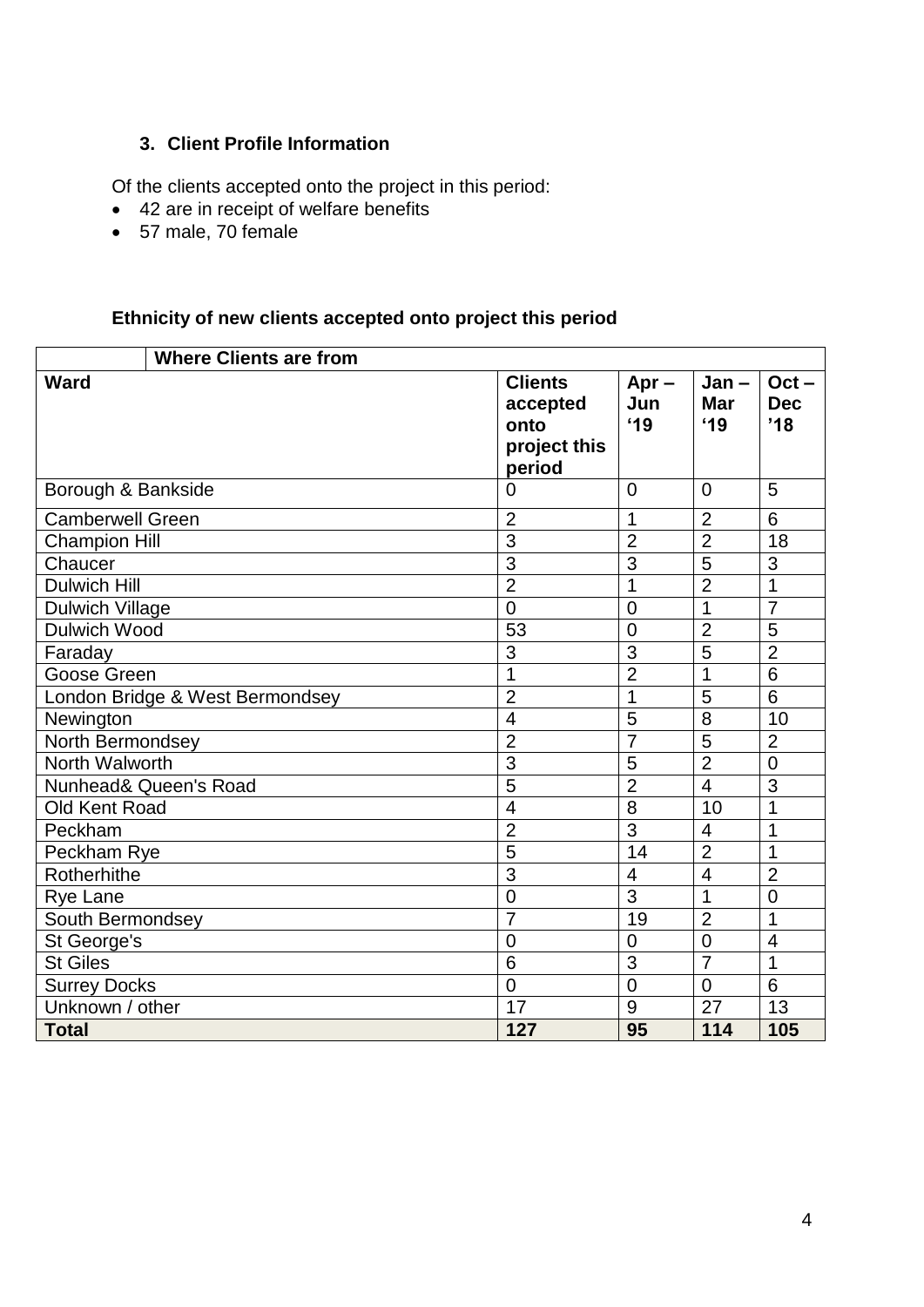

| <b>Leasehold Issues</b>                                                      | <b>This</b><br><b>Period</b><br>$-283$ | $Apr -$<br>Jun<br>'19 | $Jan -$<br><b>Mar</b><br>$'19 -$<br>186 | $Oct -$<br><b>Dec</b><br>$'18 -$<br>193 | Jul-<br><b>Sep</b><br>$'18 -$<br>124 | Apr-<br>Jun<br>$^{\circ}18$<br>$\blacksquare$<br>117 | Jan-<br><b>Mar</b><br>$^{\prime}18$<br>$\blacksquare$<br>177 | Oct-<br><b>Dec</b><br>$17 -$<br>96 | Jul-<br><b>Sep</b><br>$17 -$<br>102 | Apr-<br>Jun<br>$17 -$<br>124 |
|------------------------------------------------------------------------------|----------------------------------------|-----------------------|-----------------------------------------|-----------------------------------------|--------------------------------------|------------------------------------------------------|--------------------------------------------------------------|------------------------------------|-------------------------------------|------------------------------|
| Reasonableness /<br>Liability - Annual<br><b>Service Charges</b>             | 89                                     | 21                    | 51                                      | 29                                      | 10                                   | 20                                                   | 50                                                           | 12                                 | $\overline{7}$                      | 15                           |
| Reasonableness /<br>Liability - Major Works<br>Charges                       | 76                                     | 39                    | 37                                      | 31                                      | 25                                   | 21                                                   | 30                                                           | 36                                 | 34                                  | 25                           |
| Ability to Pay                                                               | 21                                     | 22                    | 21                                      | 18                                      | 25                                   | 25                                                   | 30                                                           | 14                                 | 15                                  | 15                           |
| <b>Disrepair</b>                                                             | 16                                     | 10                    | 11                                      | 17                                      | 10                                   | 10                                                   | 9                                                            | 3                                  | 20                                  | 6                            |
| Forfeiture                                                                   | $\overline{0}$                         | $\overline{0}$        |                                         | 15                                      | $\overline{0}$                       | $\overline{0}$                                       | 10                                                           | 9                                  | $\overline{0}$                      | 20                           |
| Interpretation of Lease                                                      | $\overline{72}$                        | 55                    | 52                                      | 45                                      | 30                                   | 15                                                   | 42                                                           | 14                                 | 17                                  | 40                           |
| <b>Right to Buy</b>                                                          | 1                                      | 3                     | $\overline{2}$                          | $\mathbf 0$                             | $\overline{2}$                       | 5                                                    | $\overline{2}$                                               | $\overline{2}$                     | 3                                   | $\overline{2}$               |
| <b>Neighbour Disputes</b>                                                    | 8                                      | $\overline{2}$        | 9                                       | 18                                      | $\overline{9}$                       | $\overline{5}$                                       | $\overline{4}$                                               | $6\phantom{1}6$                    | $6\phantom{1}6$                     | $\overline{1}$               |
| <b>Fire Safety</b>                                                           | $\overline{0}$                         | $\overline{0}$        | $\overline{2}$                          | 10                                      | 10                                   | 13                                                   | $\overline{0}$                                               | $\overline{0}$                     | $\overline{0}$                      | $\overline{0}$               |
| <b>Buying Freehold</b>                                                       | $\overline{0}$                         | 6                     | $\overline{1}$                          | 10                                      | $\overline{3}$                       | $\overline{3}$                                       | $\overline{0}$                                               | $\overline{0}$                     | $\overline{0}$                      | $\overline{0}$               |
| <b>Other Issues</b>                                                          | 82                                     | 158                   | 61                                      | 52                                      | 47                                   | 51                                                   | 33                                                           | 54                                 | 51                                  | 42                           |
| Mortgage Arrears                                                             | 24                                     | 10                    | 14                                      | 15                                      | 15                                   | 9                                                    | 10                                                           | $\overline{7}$                     | 5                                   | 5                            |
| Debts (Excluding<br>service charges, major<br>works and mortgage<br>arrears) | $\overline{7}$                         | 20                    | 27                                      | 11                                      | 11                                   | 12                                                   | $\overline{7}$                                               | 8                                  | 15                                  | $\overline{11}$              |
| <b>Claiming Benefits</b>                                                     | 24                                     | 59                    | 16                                      | 16                                      | 20                                   | 12                                                   | $6\phantom{1}$                                               | 17                                 | 17                                  | 15                           |
| Housing -<br>Homelessness                                                    | $\overline{0}$                         | $\Omega$              | 1                                       | 5                                       | $\Omega$                             | 9                                                    | $\overline{5}$                                               | 16                                 | $\overline{7}$                      | 5                            |
| Repossession (non-<br>forfeiture)                                            | 11                                     | 6                     | $\Omega$                                | $\overline{5}$                          | 10                                   | 9                                                    | $\overline{4}$                                               | $\overline{7}$                     | 5                                   | $\overline{5}$               |
| Relationship<br><b>Breakdown</b>                                             | $\overline{2}$                         | 1                     | 3                                       | $\overline{0}$                          | 2                                    | $\overline{0}$                                       | $\mathbf{1}$                                                 | $\overline{0}$                     | $\overline{2}$                      | $\mathbf 1$                  |
| Other                                                                        | 14                                     |                       |                                         |                                         |                                      |                                                      |                                                              |                                    |                                     |                              |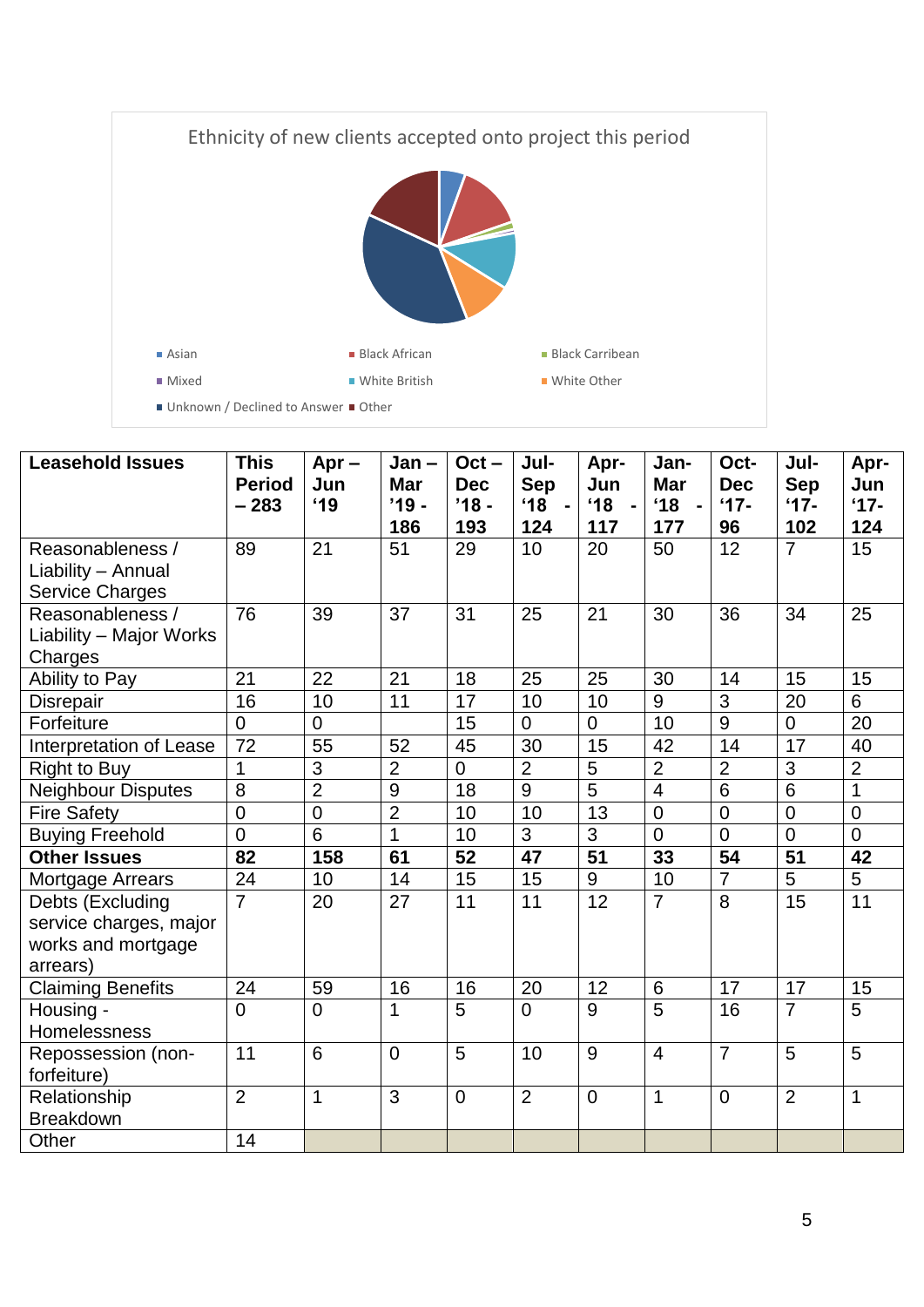| <b>Total number of</b> | 365 | 253 | 247 | 245 | 184 | 168 | 210 | 150 | 153 | 166 |
|------------------------|-----|-----|-----|-----|-----|-----|-----|-----|-----|-----|
| <b>issues</b>          |     |     |     |     |     |     |     |     |     |     |

#### **4. New Issues**

#### **Ongoing cases from previous quarters**



| Advice /<br>assistance             | $Jul -$<br><b>Sep</b><br>$^{\prime}19$ | $Apr -$<br>Jun<br>$^4$ 19 | Jan-<br><b>Mar</b><br>'19 | $Oct -$<br><b>Dec</b><br>$^{\circ}18$ | $Jul -$<br><b>Sep</b><br>$^{\circ}18$ | $Apr -$<br>Jun<br>$^{\circ}18$ | $Jan -$<br><b>Mar</b><br>$^{\prime}18$ | $Oct -$<br><b>Dec</b><br>17 | $Jul -$<br><b>Sep</b><br>$^{\circ}17$ | $Apr -$<br>Jun<br>$^{\circ}17$ |
|------------------------------------|----------------------------------------|---------------------------|---------------------------|---------------------------------------|---------------------------------------|--------------------------------|----------------------------------------|-----------------------------|---------------------------------------|--------------------------------|
| Advice /<br>information            | 89                                     | 37                        | 51                        | 50                                    | 25                                    | 32                             | 66                                     | 41                          | 44                                    | 38                             |
| Advice &<br>Casework /<br>Advocacy | 30                                     | 29                        | 54                        | 32                                    | 39                                    | 40                             | 43                                     | 30                          | 44                                    | 48                             |
| Advice &<br>Referral               | 32                                     | 29                        | 9                         | 23                                    | 25                                    | 10                             | 11                                     | 17                          | 10                                    | 10                             |
| <b>Total</b>                       | 127                                    | 95                        | 114                       | 105                                   | 89                                    | 82                             | 120                                    | 88                          | 98                                    | 96                             |

**5. Level of Support Provided** 

### **6. Financial Outcomes**

Financial Outcomes Recorded in reporting period is £114,882.40.This amount represents quantifiable benefits to clients such as:

- Award of welfare benefits
- Grants obtained for clients
- Service charges written off or reduced
- Awards from legal proceedings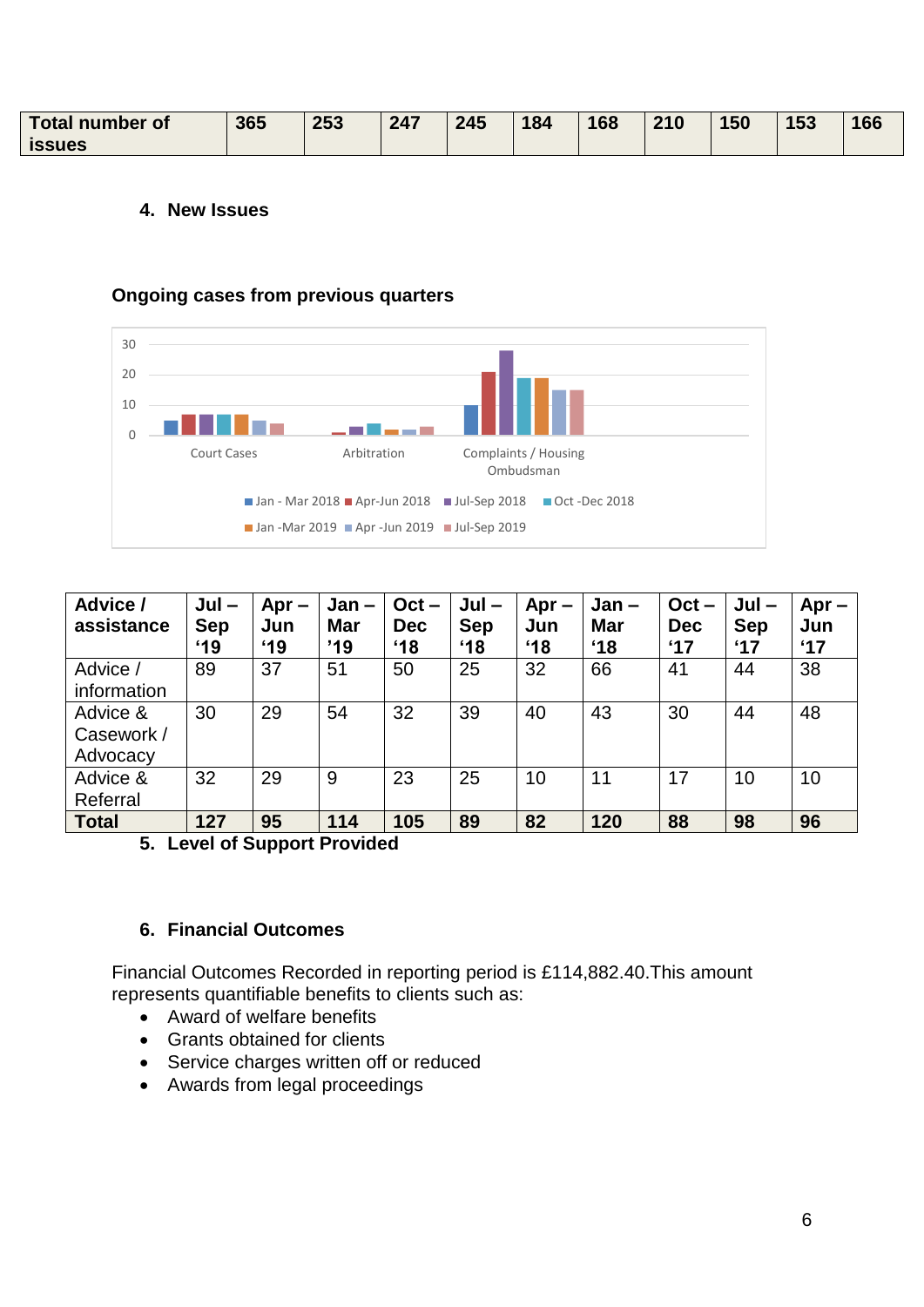## **Progress against last quarter**



# **Progress against the SLA 2019-2020**



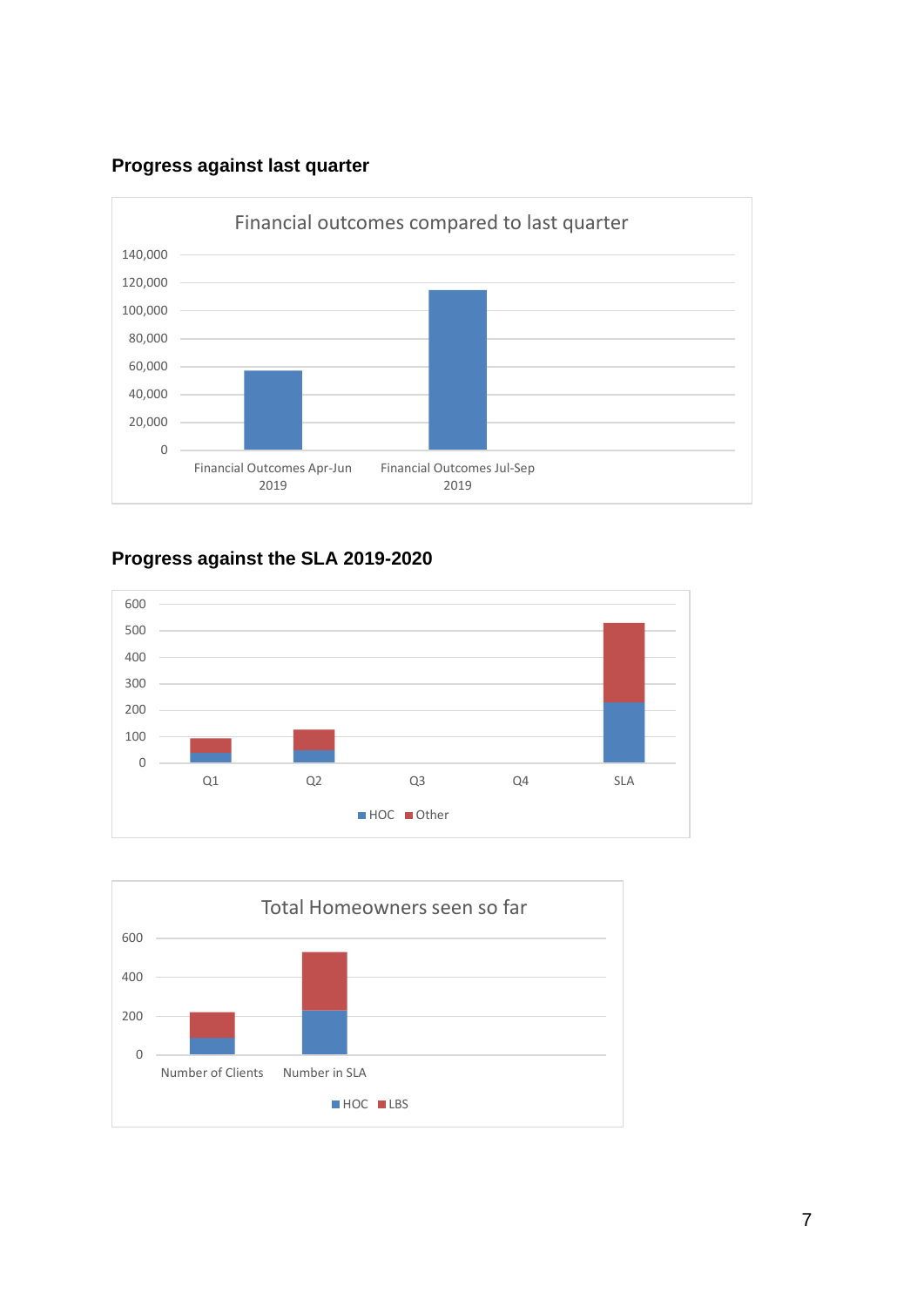# **7. Marketing and Communication**

We took part in a number of events across the borough over the summer including:

- In July, we attended an Event at Falmouth Surgery. Where we were able to promote all Citizens Advice Southwark Services.
- In August, we attended the Leathermarket JMB Fun Day. We met various residents including leaseholders to promote our services and provide information.
- In September, we attended the Bermondsey Festival at where we had a stall to promote Citizens Advice Southwark services. We were visited by approximately 30 people over the day 5 of which were LBS leaseholders. We also gave a presentation to carers in Southwark at Bell House's Learning to Care: Planning Ahead event. This was attended by 40 carers 5 or which were LBS leaseholders

We also continue to meet with leaseholder groups on their estates. We met with two large groups this quarter who are currently in the section 20 consultation process for major works.

# **8. Case Studies**

# **Case Study 1**

Client A is a single leaseholder with two children. Client A had Service Charges arrears of £1435.26. Client A received a Letter of Claim from Southwark Council saying that Client A had 30 days to pay off the arrears in full or respond to the letter, or they would commence court proceedings to recover the arrears.

Client A wanted her mortgage lender to pay off the arrears and add them to her mortgage payments, but when we contacted Southwark Council on Client A's behalf they said they would need to go through court proceedings before they get the mortgage lender to pay the service charges. Client A was also not permitted to deal with Service Charges account as it was in her partner's name. Client A's partner has been living in Africa for the last 9 years. Southwark Council agreed to give Client A more time to respond to the Letter of Claim in order to get authorisation from her partner.

After getting authorisation, we helped Client A complete the Reply Form and the Income & Expenditure Form and reply to the Letter of Claim with a proposed instalment plan. Although the plan was rejected, Southwark Council agreed to send the bill to Client A's mortgage lender who paid for the arrears. As a result, Client A avoided having a county court judgement against her and avoided the interest and legal fees involved.

# **Case Study 2**

Client B had £4646.72 mortgage arrears and her mortgage lender had started repossession proceedings as a result of the arrears. Client B thought she would be able to get the money to pay off the arrears, but was anxious about the prospect of going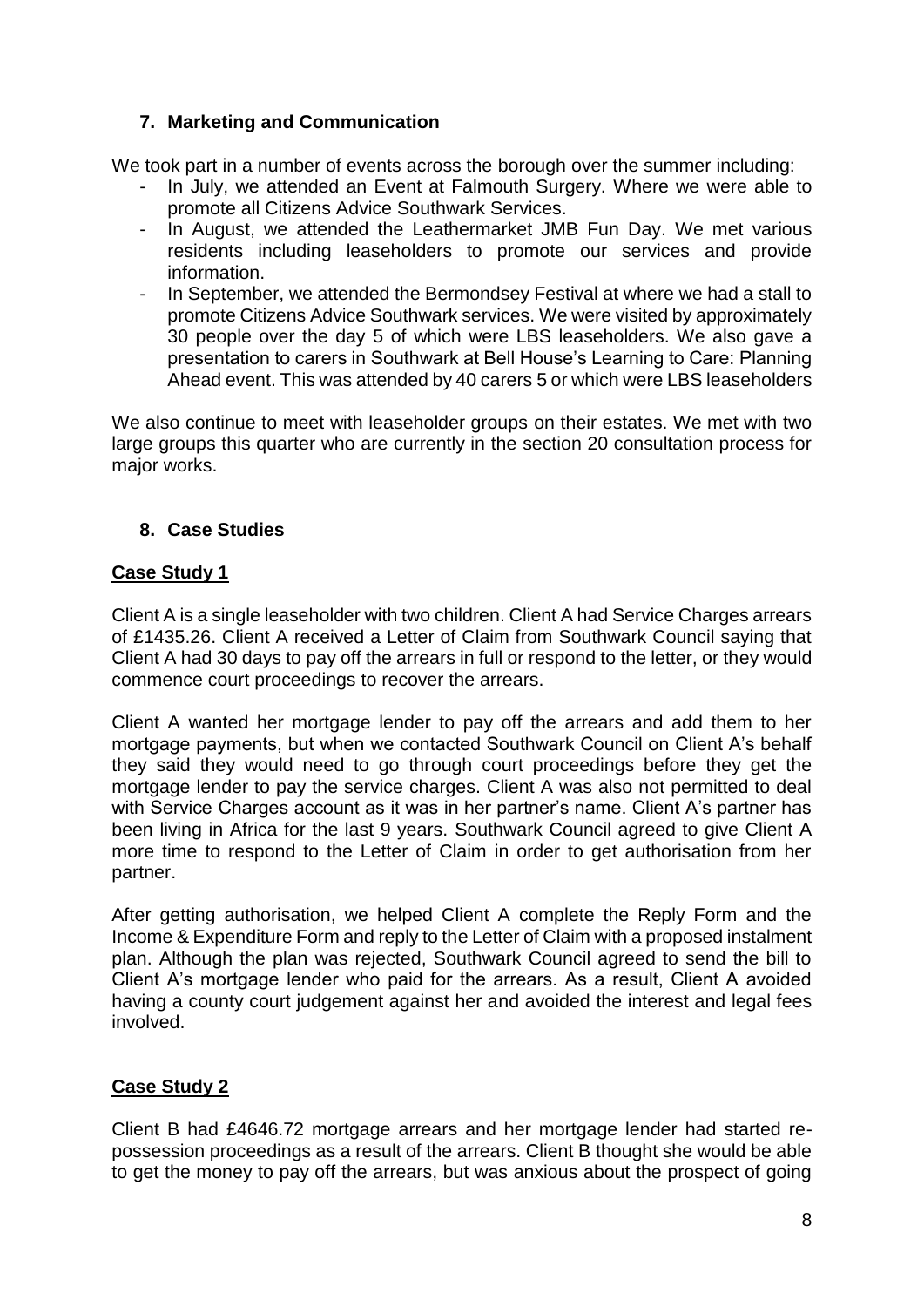to court and potentially losing her home. Client B was told by the mortgage lender and its solicitors that they may also need assurance that she could keep up with payments in the future for them to adjourn the hearing, even if she pays off the arrears.

We contacted the mortgage lender's solicitors on Client B's behalf on a couple of occasions, while Client B attempted to pay off the arrears. When Client B was able to finally pay off the last of the arrears, the mortgage lenders and their solicitors agreed to adjourn the hearing without any further action required from Client B. Client B has now been made aware of what she needs to do going forward to ensure her mortgage lender does not commence re-possession proceedings again in the future.

## **Case Study 3**

Client C is a single male pensioner living in a Southwark leasehold property. He is still paying off his mortgage on his property.

Client C approached us because he was being threatened with eviction due to mortgage arrears. A suspended possession order had already been made, and Client C had breached this order by failing to keep up with the monthly repayments the judge had asked him to pay.

As a result, Client C's mortgage lender wrote to him stating that they were going to apply for a warrant for eviction. Once obtained, the warrant would allow the lender to send bailiffs to the property to evict our client.

During his appointment with us, we called Client C's mortgage lender to clarify the amount of the breach of the order, which was relatively small. We negotiated with them and they agreed that if he could clear the breach of the suspended possession order, and continue to maintain his mortgage and arrears repayments under the terms of the order going forwards, they would not evict him.

We then assisted Client C in producing a financial statement showing his income and outgoings, to demonstrate that he was able to clear the breach and continue making his agreed payments towards the mortgage and arrears.

As a result, Client C was able to clear the breach of his suspended possession order, and did not lose his home.

## **Case Study 4**

Client D has inherited her lease from her mother, who passed away when she was 12. Her grandmother and aunt were administrators of her mother's estate until she turned 18, and her grandmother pays the mortgage. Client D pays £150 per month towards service charges.

Client D came to us because she received a Letter of Claim from Southwark, for arrears of £6349.06 on a major works bill. The letter gave her 30 days to respond